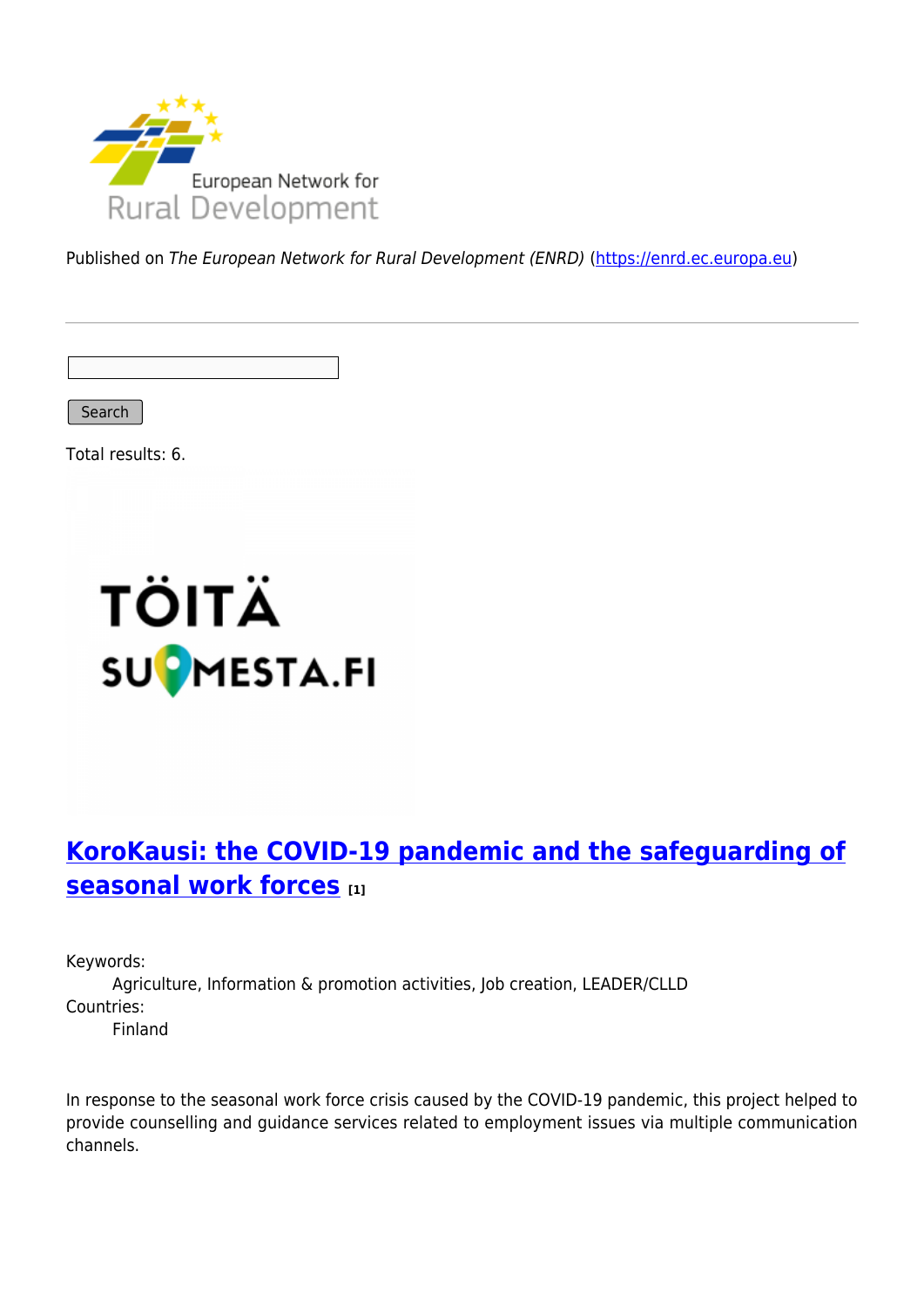

# **[Supporting the operation of small-scale anaerobic digesters](https://enrd.ec.europa.eu/projects-practice/supporting-operation-small-scale-anaerobic-digesters-flanders_en) [in Flanders](https://enrd.ec.europa.eu/projects-practice/supporting-operation-small-scale-anaerobic-digesters-flanders_en) [2]**

Keywords:

Agriculture, Climate change adaptation, Cooperation, Information & promotion activities, Innovation, Renewable energy

Countries:

Belgium

Setting up an EIP Operational Group that aims to enable Flemish farmers to operate small-scale anaerobic digesters more efficiently.



#### **[Varavoimaa Farmarille II - Extra Energy for the Farmers](https://enrd.ec.europa.eu/projects-practice/varavoimaa-farmarille-ii-extra-energy-farmers_en) [3]**

Keywords: Agriculture, Cooperation, Family farming, Healthcare, Producer groups Countries: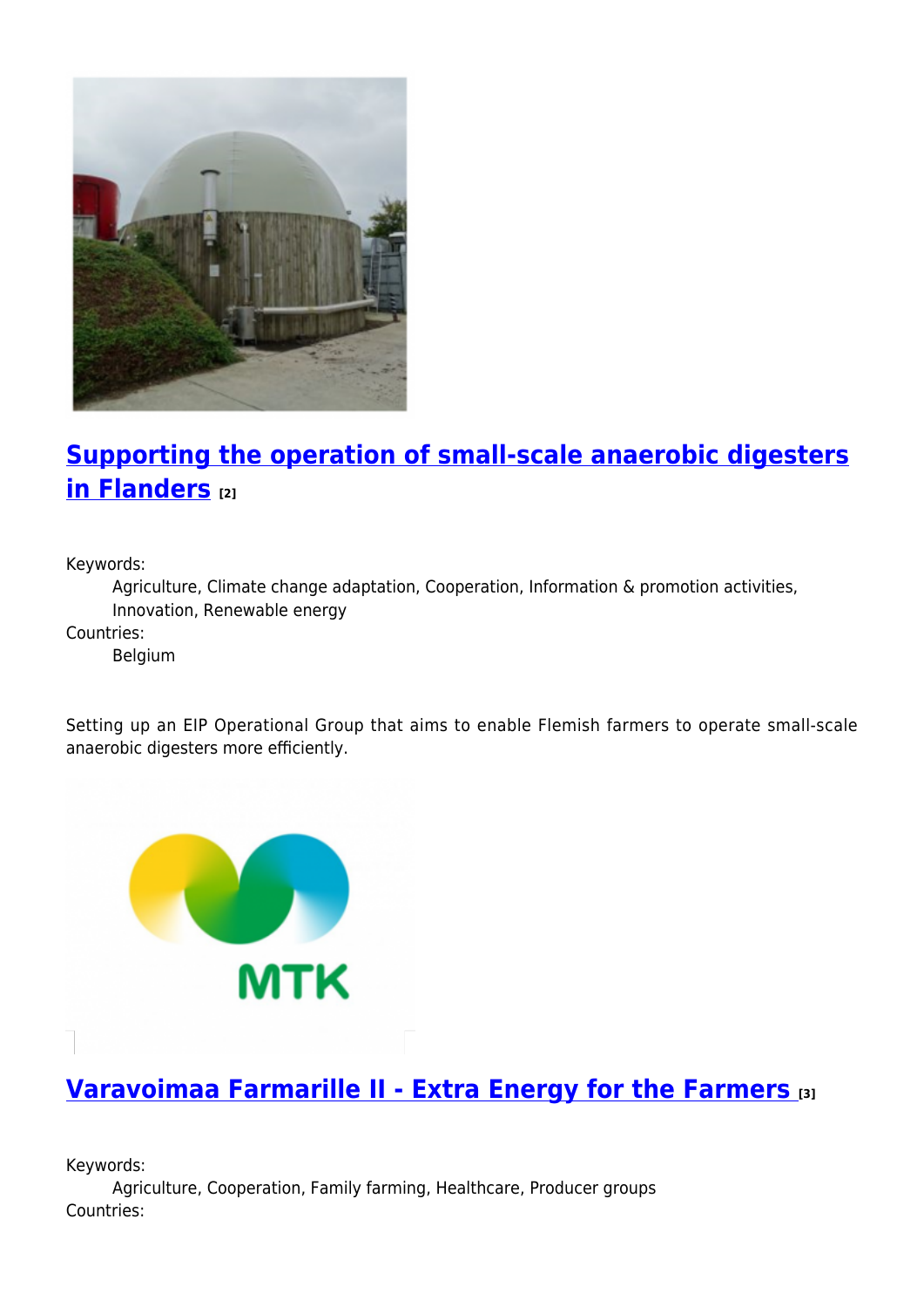Finland

The project has created entirely new operating models to improve the well-being of agricultural entrepreneurs and how they can cope with difficulties.



# **[Nos Oignons - Supporting social farming in Wallonia](https://enrd.ec.europa.eu/projects-practice/nos-oignons-supporting-social-farming-wallonia_en) [4]**

Keywords:

Cooperation, Rural Inspiration Awards: nominees, Social inclusion, Social services Countries:

Belgium

'Nos Oignons' is an association that supported the preparation and implementation of three RDP funded projects that promote social farming in Wallonia.



# **[Positive Agritude - a rural network for the social](https://enrd.ec.europa.eu/projects-practice/positive-agritude-rural-network-social-rehabilitation-vulnerable-people_en) [rehabilitation of vulnerable people](https://enrd.ec.europa.eu/projects-practice/positive-agritude-rural-network-social-rehabilitation-vulnerable-people_en) [5]**

Keywords: Agriculture, Cooperation, Job creation, LEADER/CLLD, Rural services Countries: Belgium

Supporting vulnerable people and facilitating their re-integration into society through small volunteer jobs on local farms.